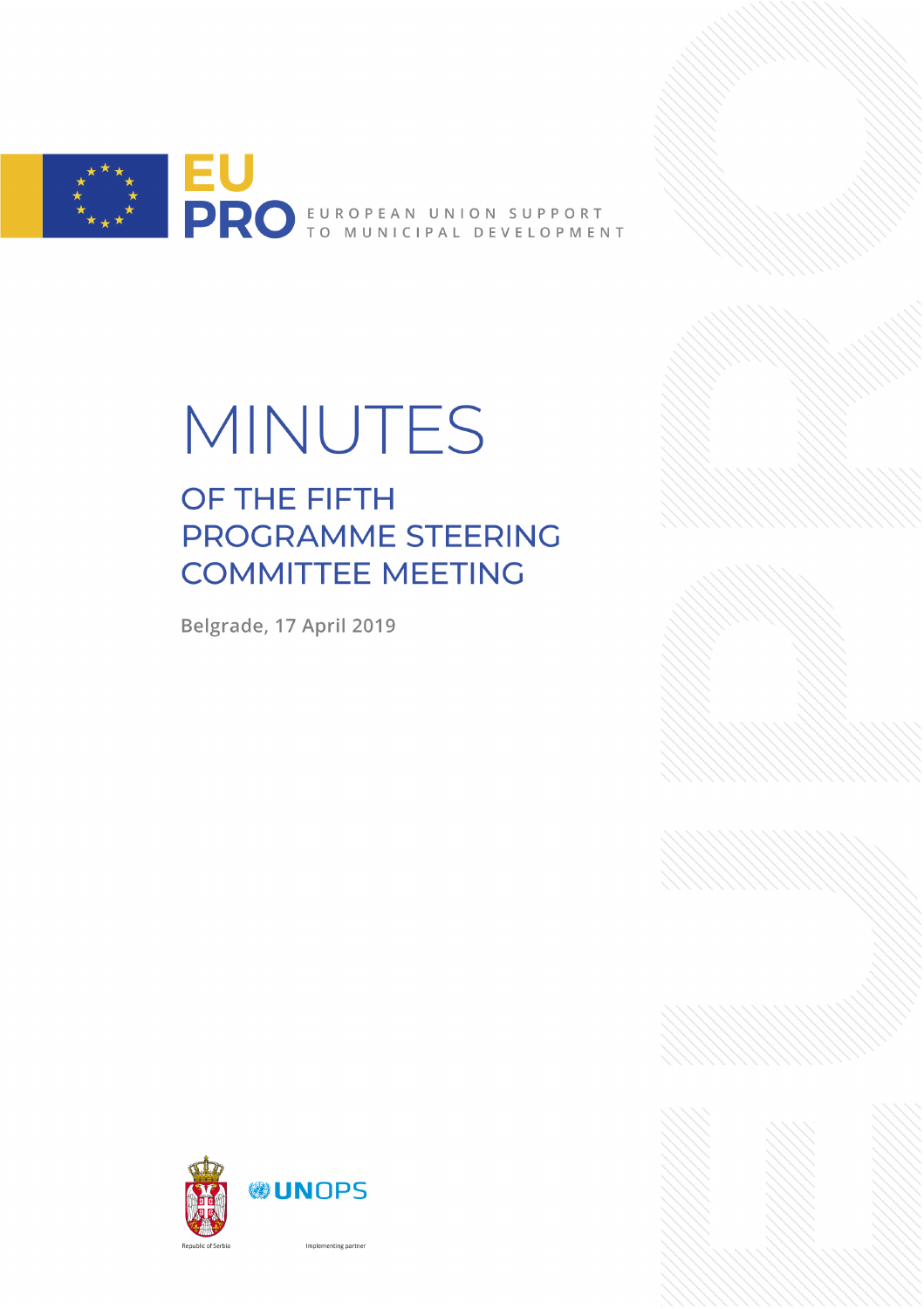#### Agenda

- Welcome speeches and introductory remarks
- Adoption of the previous Programme Steering Committee Minutes
- Quarterly Report presentation and discussion
- Presentations and requests for approval:
	- **Z** Results of the Call for Proposals for Fostering Social Cohesion in Multiethnic **Municipalities**
	- **Z** Results of the Call for Proposals for Introduction and Development of Geographic Information Systems
	- **Z** Draft Call for Proposals for Business Support Organisations
- Voting
- AOB

#### I. Welcome speeches and introductory remarks

**Branko Budimir, Assistant Minister for European Integraon, Government of the Republic of Serbia and Chair of the EU PRO Programme Steering Commiee (PSC)** welcomed meeng parcipants and invited them to discuss the Programme implementation to date  $-$  both during the previous quarter and since the beginning of the Programme, as well as the topics that were to be reviewed at the meeting.

**Ana Stanković, Project Manager, Delegaon of the European Union (DEU) in Serbia** expressed her gratitude on behalf of the DEU and congratulated Olivera Kostić on being selected as EU PRO Programme Manager. Ms Stanković commended the Programme implementation thus far, coordination with partners in ministries and partner organisations as well as the visibility of activities and suggested to cover progress per sectors and individual activities at the next PSC meeting.

**Marko Vujačić, Head of Programme, UNOPS Regional Centre Serbia,** welcomed meeng parcipants and informed the members about the internal UNOPS 2018 Project of the Year Award, which was given to the European PROGRES development programme, EU PRO predecessor. After thanking partners for their support during the previous as well as the current programme, Mr Vujačić introduced staff-related changes within the programme, the transition of the former Programme Manager, Mr Graeme Tyndall, to the position of Manager on the project for the reconstruction of clinical centres with UNOPS Serbia, Olivera Kostić as new EU PRO Programme Manager, as well as his own transition to the position of Head of Programme with UNOPS Serbia, which, inter alia, includes monitoring and supporting the EU PRO Programme.

**Zoran Lakićević, State Secretary, Ministry of Construcon, Transport and Infrastructure (MCTI)** joined in the congratulations and informed PSC members that the MCTI field visits recorded good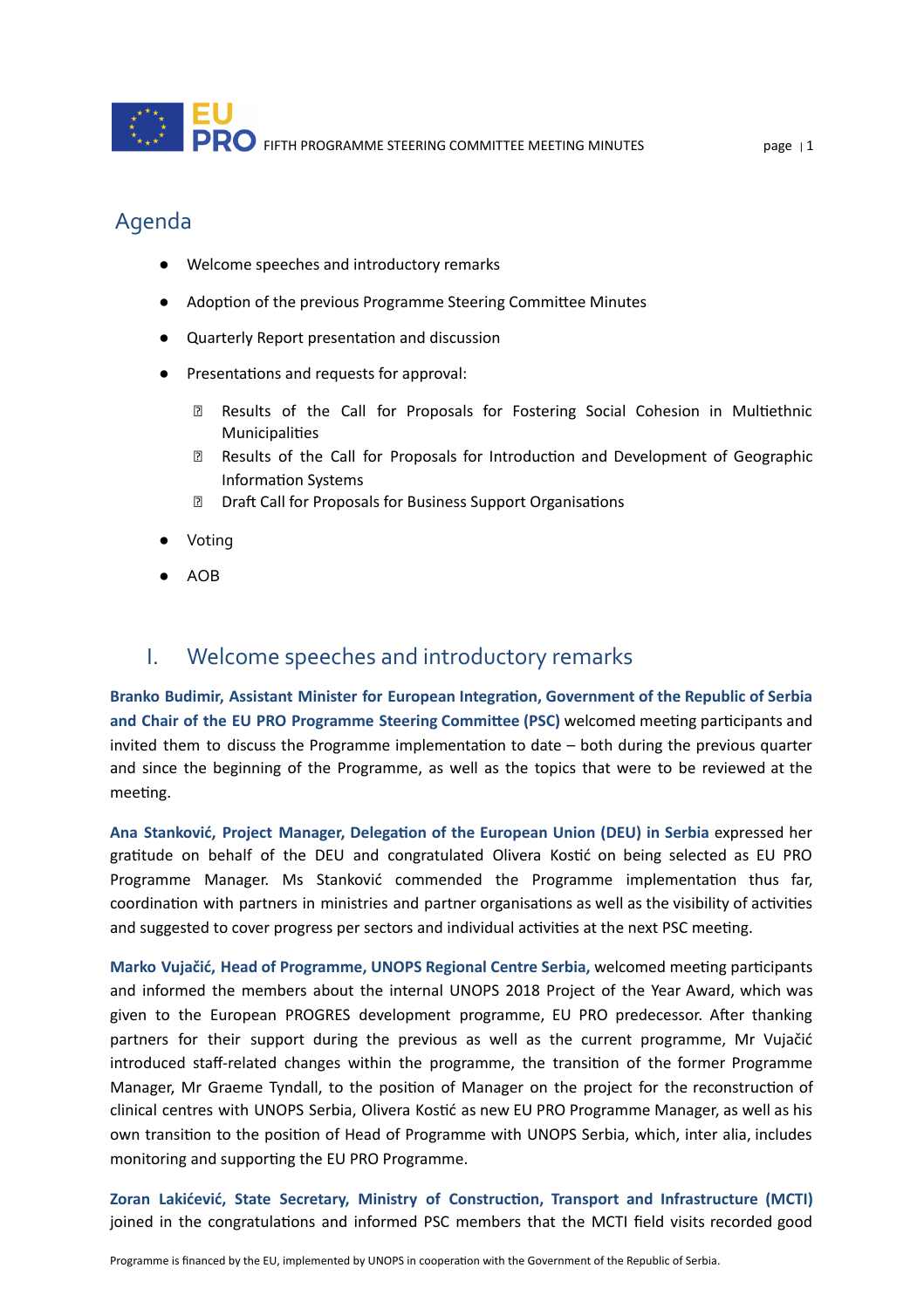

project visibility among LSGs, which recognised and mentioned concrete projects and activities implemented by the predecessor as well as the current EU PRO programme, which was an indicator of a job well done. MCTI would invest efforts to maintain and further develop this trend through their field visits.

Branko Budimir proposed that the next PSC meeting be organised at the local level, to cover the previous period, implementation dynamics and sector-based topics in more detail.

**Marko Vujačić** confirmed that both proposals were useful and that if PSC members agreed, this proposal could be decided on immediately.

PSC members agreed with the proposal.

#### II. Adoption of the previous PSC Meeting Minutes

Branko Budimir confirmed that the previous PSC meeting minutes were unanimously adopted.

#### III. Quarterly Report presentation and discussion

**Marko Vujačić, Head of Programme, UNOPS Regional Centre Serbia** presented the Quarterly Report. He pointed out that Programme Implementation was progressing in line with the established plans, that 106 grants had been awarded to entrepreneurs and businesses, that 77 infrastructure projects were under implementation, the evaluations of two CFPs were completed, and CFP for business support organisations (BSOs) was prepared. First results in form of 12 new jobs had been recorded, and the Serbian language learning project had received positive evaluation.

In cooperation with Swiss PRO Programme, Good Governance principles were being introduced in 37 local infrastructure projects, and construction works on the project for the green market in Aleksinac were already underway. A total of 40 projects were under implementation in line with the planned dynamics, 13 agreements had been signed, and others were in final stages. Also, LSG capacities had been improved for implementing early public review for DRPs. Vujačić also presented activities to foster social cohesion, as well as effective activities in the area of communications and visibility. He also briefly covered the topic of risk management, sustainability through a participatory stakeholder approach and precluding potential issues.

**Jasmina Ilić, EU PRO Infrastructure Sector Manager** presented, as a potenal issue, a loss in the quality of technical documents, which could be caused, as the LSGs suggested, by amendments to the Law on Planning and Construction, which are less strict about the content of documents needed for the issuance of construction permits. The Programme is investing additional efforts in monitoring projects to ensure a successful outcome.

**Mr Lakićević** disagreed about the law being the cause of lower quality of technical documents, if taken into consideration that each project has its own audit committee, and that the majority of construction permits are under the auspices of the LSGs. Regarding this, a separate meeting was proposed to review projects within the programme facing these issues in order to identify and address the causes.

Programme is financed by the EU, implemented by UNOPS in cooperation with the Government of the Republic of Serbia.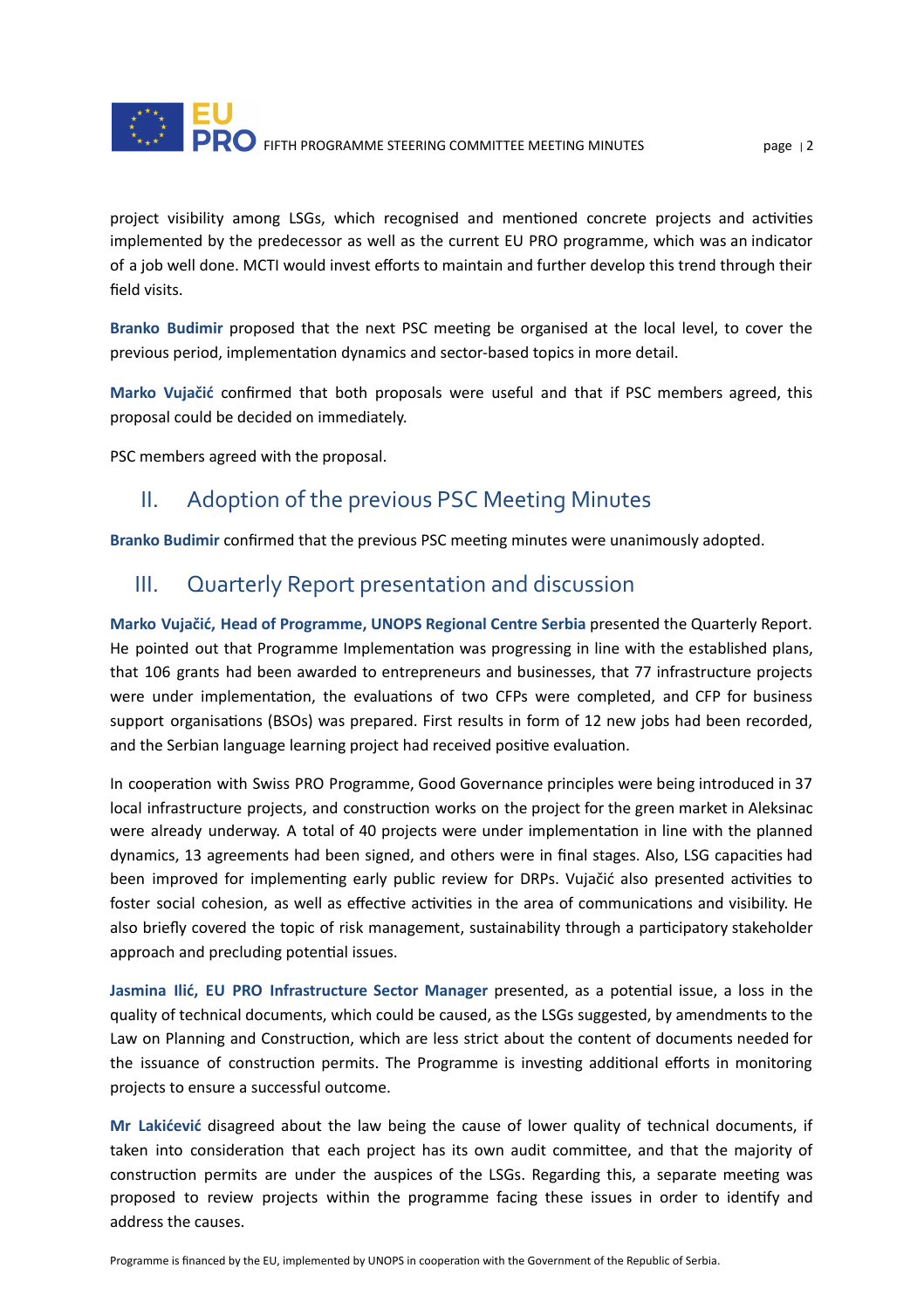

Jasmina Ilić agreed that the meeting should be organised as soon as complete project documents were gathered for the case in question.

In the future, the Programme will focus, in addition to monitoring active projects, on the start of implementation of GIS and social cohesion projects, followed by the CFP for BSOs. The new CFP for small and medium enterprises (SMEs) is also under preparation, in coordination with the relevant stakeholders.

Ana Stanković invited the participants to discuss the project on enhancing learning Serbian as non-mother tongue during the next academic year.

**Biljana Kerić, EU PRO Programme Associate for Social Cohesion** said that a meeng with the Office of the Coordination Body for Bujanovac, Preševo and Medveđa and the civil society organisation "Group 484", evaluated the project as very useful and as one to be continued. Also, it would be useful to expand it to include extracurricular activities that the children could use to apply their knowledge of Serbian. Synergies had also been proposed with other projects in order to achieve this. The current project would end in June 2019, and the next proposal would potentially include new partners.

Branko Budimir underlined that systemic solutions were needed, rather than isolated interventions, as well as that when implementing such projects potential future issues should also be taken into consideration, such as the lack of forum to apply newly acquired language skills, rather than addressing issues as they arise. Mr Budimir also expressed doubt about investments in this project, because the role of national institutions and additional partners that deal with Serbian as non-mother tongue was clearly defined and addressing of idenfied issues budgeted.

Biljana Kerić recalled that this project was initially approved as a temporary solution but was essentially a part of the long-term reform of learning Serbian as non-mother tongue. This project had ensured continuity in the learning of almost 750 children during the development of the institutional solution but had still not been formally implemented in schools.

**Marko Vujačić** added that without this project children would not have such a good opportunity to learn so their integration would be even more difficult in the future.

**Branko Budimir** concluded that project proposal should be developed to provide the a fuller picture, wherein the role of the national institutions and additional funding sources would be and then, since no other PSC members had any questions, invited EU PRO representatives to present the results of the closed CFPs.

#### I. Presentation and request for approval of the results of CFP for Fostering Social Cohesion in Multiethnic Municipalities

**Biljana Kerić, EU PRO Programme Associate for Social Cohesion** provided the PSC with a complete overview of all stages of the CFP for Fostering Social Cohesion in Multiethnic Municipalities, including the concept and criteria, preparatory steps, process and deadlines for activities, as well as the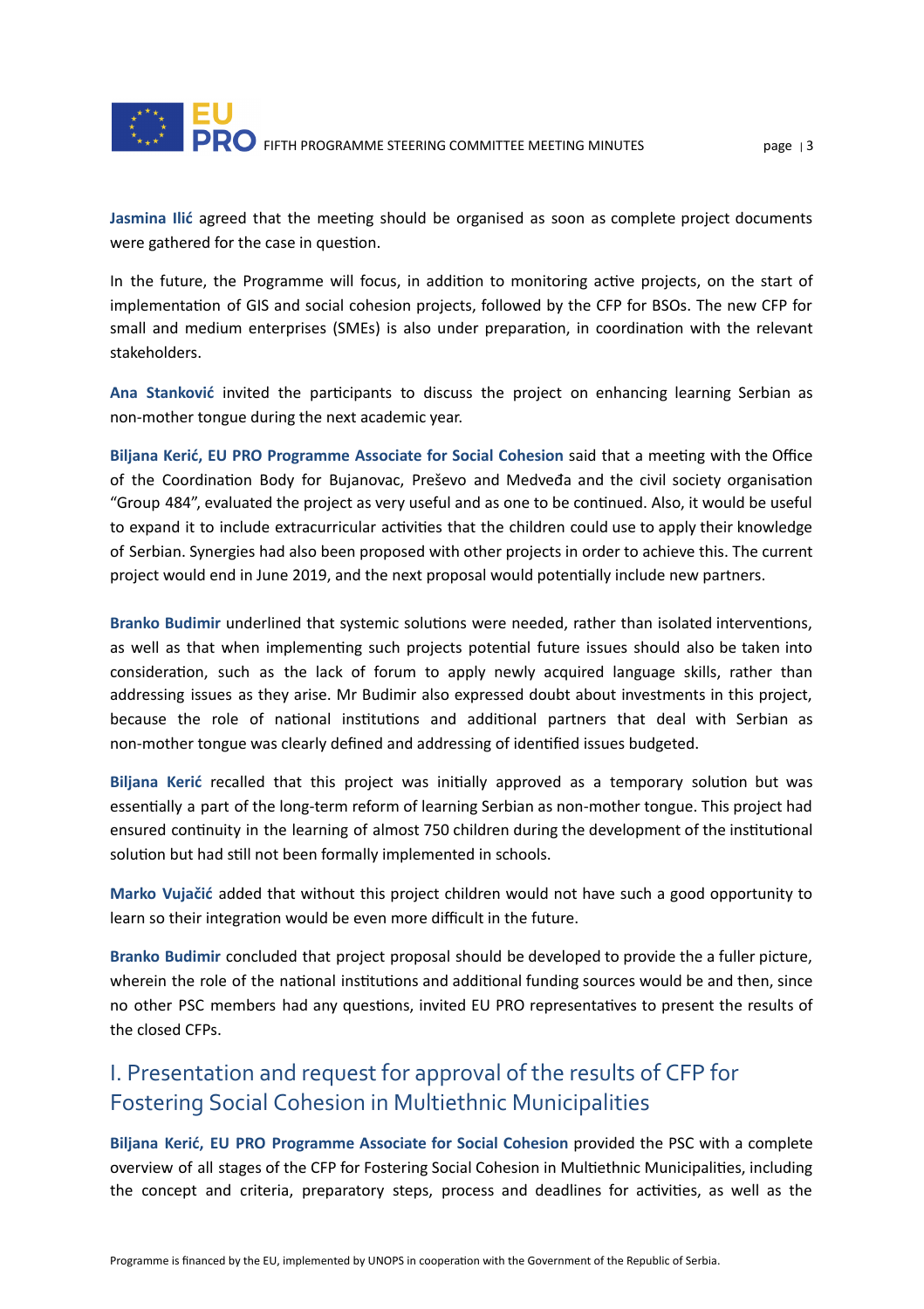evaluation. In short, CFP resulted in 53 received proposals with requests in the amount of 931,732 Euros. Out of this number, 22 proposals were recommended in the total amount of 399,793 Euros.

**Branko Budimir noticed weaker participation, i.e. lower number of submitted proposals from East** Serbia, so he proposed to examine the reasons in more detail in order to have information for other CFPs, programmes, as well as new funds, but also to see to what extent this was the result of the operational intensity required by the grant scheme.

**Marko** Vujačić underlined that the response of the municipalities in the West and the South of the country was evidently higher, which could also be attributed to long-term cooperation of these LSG units with development programmes. Even though the municipalities in the East were mobilised through additional info sessions, trust building is a continuous process that EU PRO would further engage in. **Mr. Vujačić** suggested online tools and short-form interviews as the modality for investigating reasons of weaker interest in this and earlier calls in the East.

**Branko Budimir** stated his opinion that the evaluation should be more formal, with developed methodology, implemented by an entity unrelated to the Programme, so that the results would be relevant not only for EU PRO, but also for future IPA funded programmes.

Ana Stanković agreed an extensive investigation would be useful but also proposed to implement a more immediate method for the coming CFPs until a more extensive analysis was prepared. New CFPs should also take into account the current weak response and think of ways to additionally mobilise these municipalities.

**Biljana Kerić** remarked that the interest in the info sessions had been high, however, this had not reflected on the number of project proposals. An unfavourable circumstance was also the unstable political situation at the local level.

**Marko Vujačić** concluded that, as a start, a mini analysis would be developed and implemented internally to inform new CFPs within the programme, while a broader analysis would be prepared in the future. When implementing future calls, additional attention would be paid to LSGs that recorded lower interest in Programme CFPs.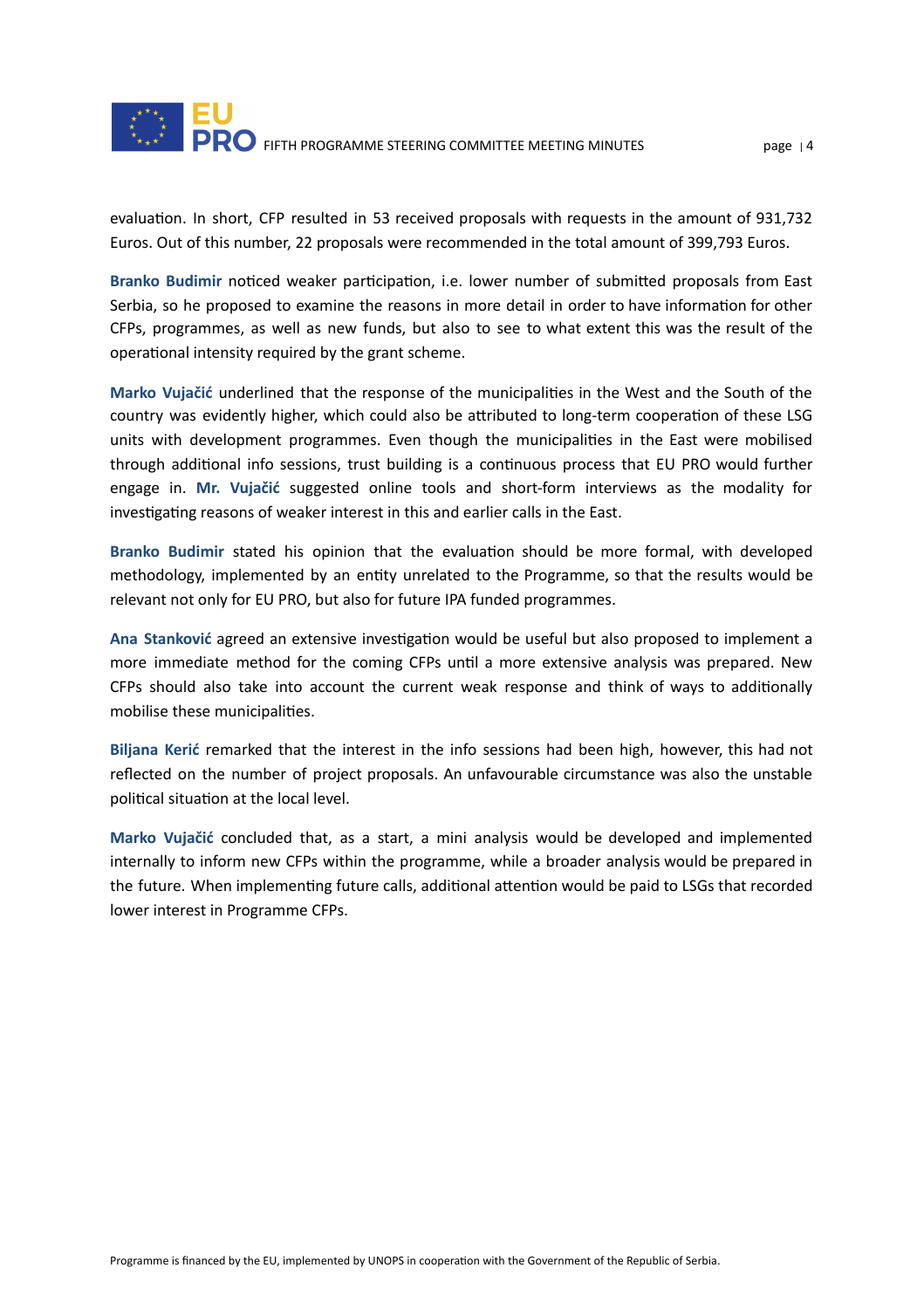## II. Presentation and request for approval of the results of the CFP for Introduction and Development of Geographic Information Systems

Jasmina Ilić reminded PSC members of the past efforts within the projects and said that an entire EU PRO budget line of over two million EUR was allocated to GIS. This budget, as previously decided by the PSC would not include a study for which 200,000 Euros had been allocated, and there were also some leftovers from the CFP for planning documents. Ms Ilić proposed that the remaining funds be used to fund additional GIS projects.

**Viktor Veljović, EU PRO Associate for Geographic Informaon Systems and Urban Planning** provided the PSC with an overview of all stages of the CFP for Introduction and Development of Geographic Information Systems, including the concept and criteria, preparatory steps, process and deadlines for activities, as well as the evaluation.

MCTI provided support in defining the CFP and LSGs could apply for GIS projects either individually or in partnerships focusing on the practical application of the projects and contribution to local economic development.

In short, the CFP resulted in 33 received proposals covering 50 LSGs and 12 administrative districts with requests in the amount of 3,341,360 Euros. Out of this number, 19 proposals were recommended in the total amount of 2,049,143 Euros. Key, but not eligibility criteria, included proven human capacities to implement GIS, practical implementation of the project and cost-effectiveness. Briefly, nineteen project proposals had scored over the predefined 70-point threshold, while other projects had not met technical requirements. Only Medveđa Municipality project had been disqualified based on the eligibility criterion related to partnerships.

Viktor Veljović went on to present several interesting project proposals and provided also a broader context of all CFPs for infrastructure within the EU PRO Programme, emphasising that they were in line with the national urban development policy and their thematic areas were in line with areas of intervention in the National Strategy on Sustainable and Integrated Urban Development. Also, GIS also serves to monitor performance indicators for the realisation of this Strategy, because it is also a monitoring tool, but also relevant to the Spatial Plan for the Republic of Serbia, which is to be developed in 2020.

Ana Stanković pointed out that comments in evaluation documents in some cases did not correspond to the points given to the projects.

**Branko Budimir** also noticed that comments, or brief descriptions of project proposals did not correspond to the scores, which made it difficult to understand how some of them had been recommended for funding.

**Marko Vujačić** said that the problems could have occurred because of the summarised comments serving as overview of the committee's work.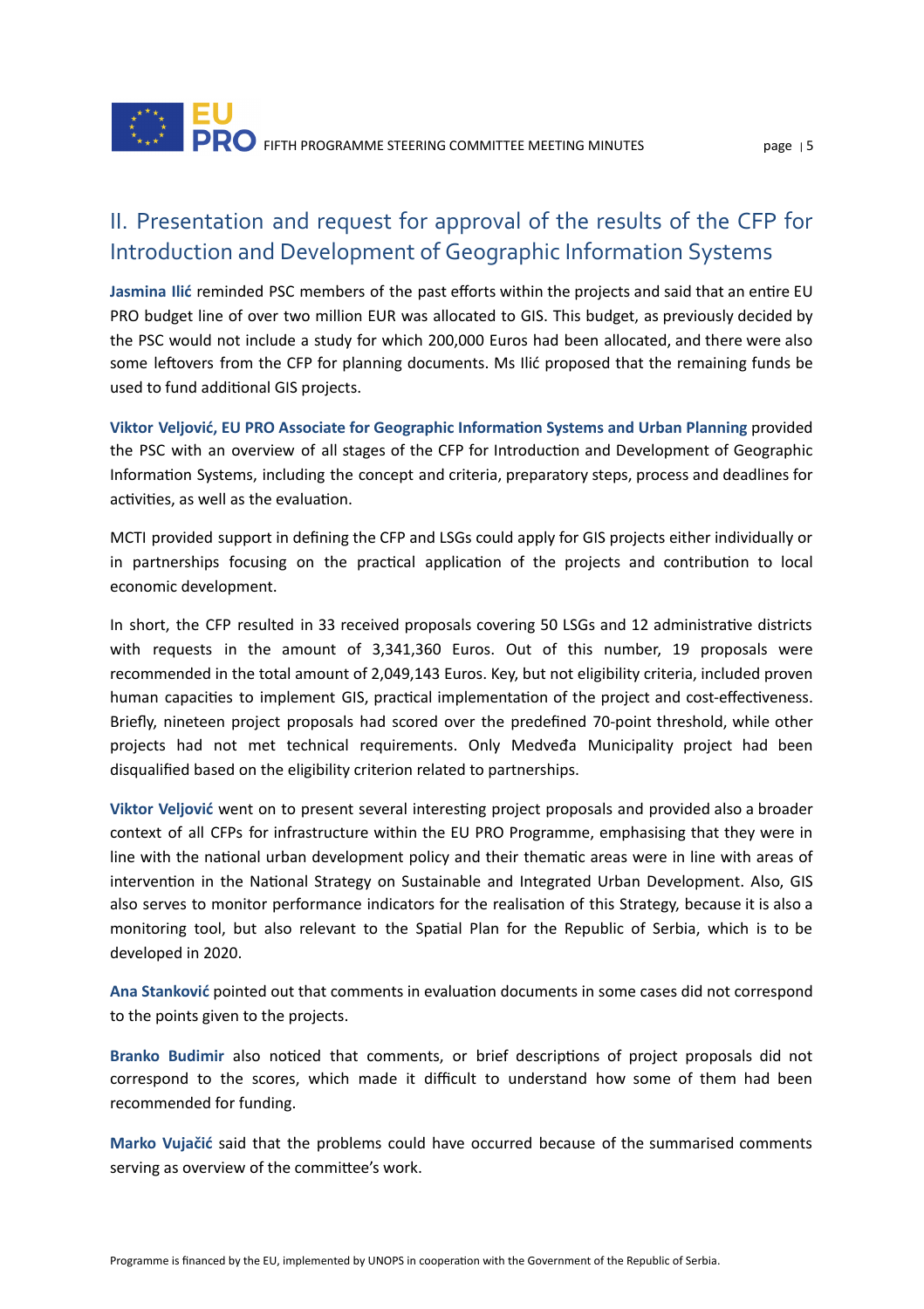

Viktor Veljović, after a short review of the submitted documents, confirmed it was a technical error and stated that the criteria were explicit and without any subjective elements. Therefore, it was suggested that PSC members be subsequently sent reorganised evaluation lists, with comments corresponding to the number of points received, i.e. rank of application.

**Ivan Milivojević, Deputy Secretary General, Standing Conference of Towns and Municipalies** (SCTM) asked about the outstanding differences in the number of points among the submitted projects and a number of projects that were below the threshold.

**Viktor Veljović** explained that the greatest differences in the points were in the area of LSG capacities, existence of documents that could support the justification of GIS as well as activity budgets, or topics that were assigned the highest number of points.

Branko Budimir concluded that the clarification of impact of GIS on overall local development simultaneously served as justification to approve higher amounts for project funding, under the condition that this was in line with UNOPS procedures. The question was also asked whether GIS projects were currently supported by any other donors, apart from the Exchange project.

**Ivan Milivojević** said that the grant scheme within the Exchange project had started several months before, with the component including property management and entering the data in GIS. Idenfied general risks applicable to the GIS activity were institutional and related to lack of human resources in some LSGs, as well as to whether data were up to date. The Republic Geodetic Authority (RGA) insists on their own services and harmonisation with the national level. In addition, the municipalities would need digital cadastral plans for GIS provided by the RGA, so the issue was whether the RGA would give them to municipalities for free or would charge for them. Finding mechanisms for such cases would also be helpful for SCTM, as they were dealing with the same topic. SCTM was supporting local GIS projects and decentralisation enabling LSGs to address various issues at the local level.

Viktor Veljović said that RGA, and partly LSGs, pursuant to the INSPIRE Directive, were developing the national GEOSrbija portal for monitoring environmental aspects. Standardisation of data sent to RGA was a legal obligation for LSGs, set by the programme also as a requirement within the CFP. Also, UNOPS had, within the current and the predecessor programme, been intensively working on establishing and strengthening institutional capacities, and a reclassification of jobs would also be demanded because the ban on employment was still in power.

Branko Budimir asked whether this could be set as a contractual obligation as in the case with small and micro enterprises related to employment, with the end goal to contribute to the sustainability and use of the system after project closure, particularly taking into account the importance of the entire programme, as the flagship EU programme.

**Jasmina Ilić** said that sustainability was evaluated in applications based on what had been written down and that there were no future guarantees, but that the Programme would, based on previous experience, monitor projects and their sustainability even after the expiration of support.

**Viktor Veljović** listed examples of how these issues were successfully addressed through internal reclassification of jobs in Vranje, Raška and other LSGs, because the Programme had provided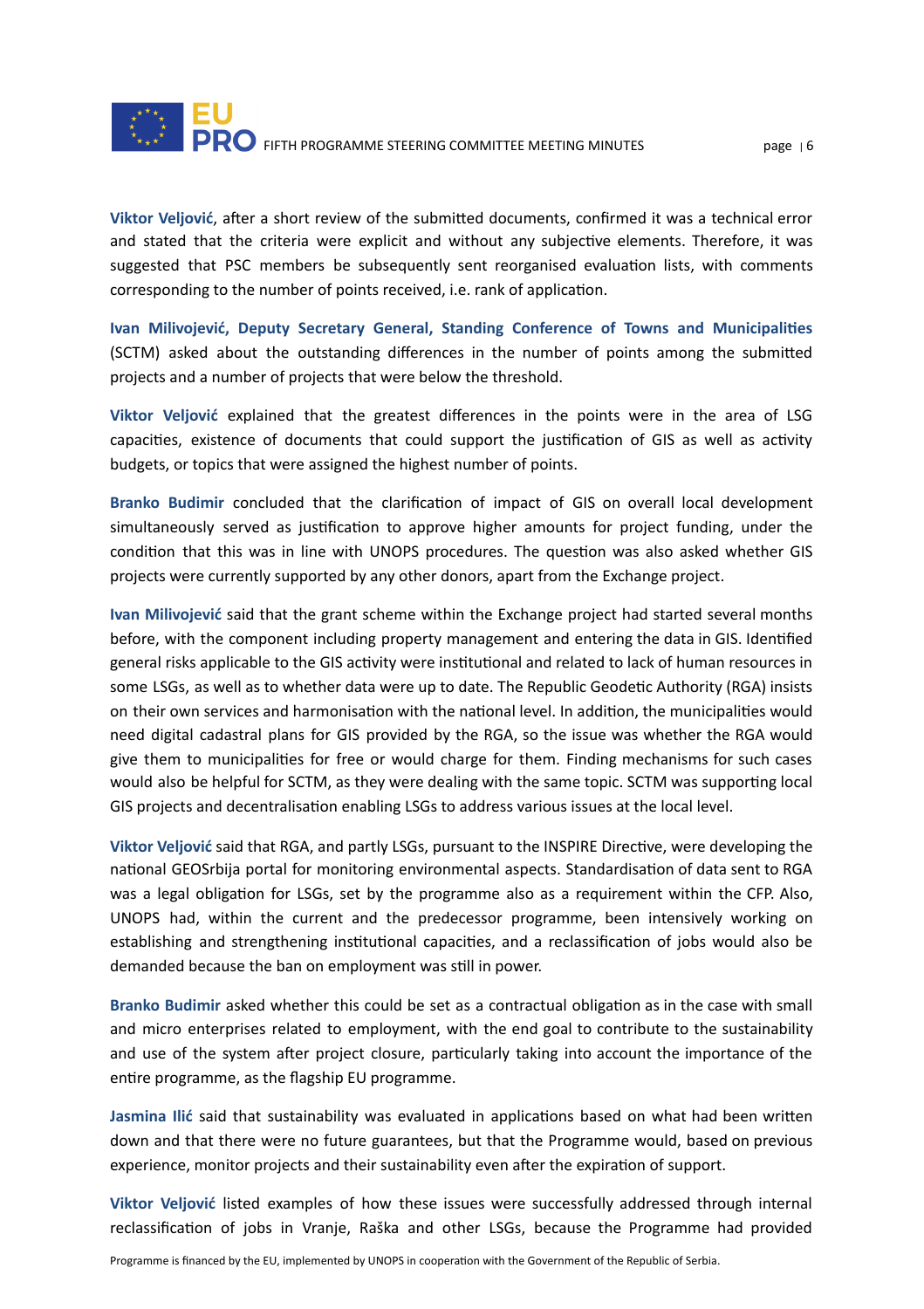

support, not only with implementation, but also with finding solutions to these issues. He added that a requirement of the CFP was to establish a service responsible for GIS, and that additional work would be done with smaller municipalities in order to identify their capacities.

**Branko Budimir** proposed that PSC agree to approve more funds, and to submit the corrected presentation of applications to the members to vote on them electronically, to which PSC members agreed.

### III. Presentation and request for approval of the draft CFP for Business Support Organisations

**Enis Ujkanović, EU PRO Associate for SME and BSO**, presented the dra CFP for Business Support Organisations, provided in the Description of Action (DoA) and Activity 1.2. The concept aims to improve SME sustainability and competitiveness, their ability to expand to new markets as well as introduce relevant standards with the help of services provided by BSOs from 99 LSGs. The focus of the CFP was to enhance SME sustainability and competitiveness by improving processes and product and/or service quality, providing support to businesses expanding to new markets and introducing relevant standards and strengthening BSO capacities with the aim to improve existing and introduce new services. Indicative budget for this activity was 600,000 Euros, out of which individual projects could apply for support in the amount of 10,000 to 30,000 Euros, while partnership projects could access funds in the amount of 10,000 to 50,000 Euros with a co-funding of ten percent. The text of the CFP also included target groups – regional development agencies, business associations, business incubators, clusters, science and technology parks, chambers of commerce, research and university-level institutions, which had been defined in consultations with PSC members.

To the question posed by Branko Budimir, about whether CSOs were included, which was also a request from the Ministry of Economy, **Mr Ujkanović** explained that according to the criteria, all CSOs focusing on business support were eligible to participate. Mapping organisations that provide support to businesses implemented by the Programme had shown that they were registered quite diversely, including some registered as companies, and others as CSOs or even chambers of commerce registered pursuant to the Law on Chambers of Commerce, like the Contracting Chamber of Economy in Pirot.

CFP also allowed partnership projects, with the proviso that the lead organisation on the project must be registered on the territory of one of the 99 LSGs included in EU PRO, and all activities must be directed to businesses from the AoR.

**Branko Budimir** concluded that this meant that chambers of commerce could not be lead organisaons on the projects because they were registered in Belgrade, and **Milica Korać, EU PRO Programme** Associate for SMEs added that because of centralised organisation all chambers of commerce were registered as branch offices, but that the focus could be placed on chambers of commerce and crafts.

**Miona Popović Majkić, Head of the Unit for IPA Project Planning and Preparaon, Ministry of** Economy, asked whether this meant that they could participate in the projects with up to 40 percent,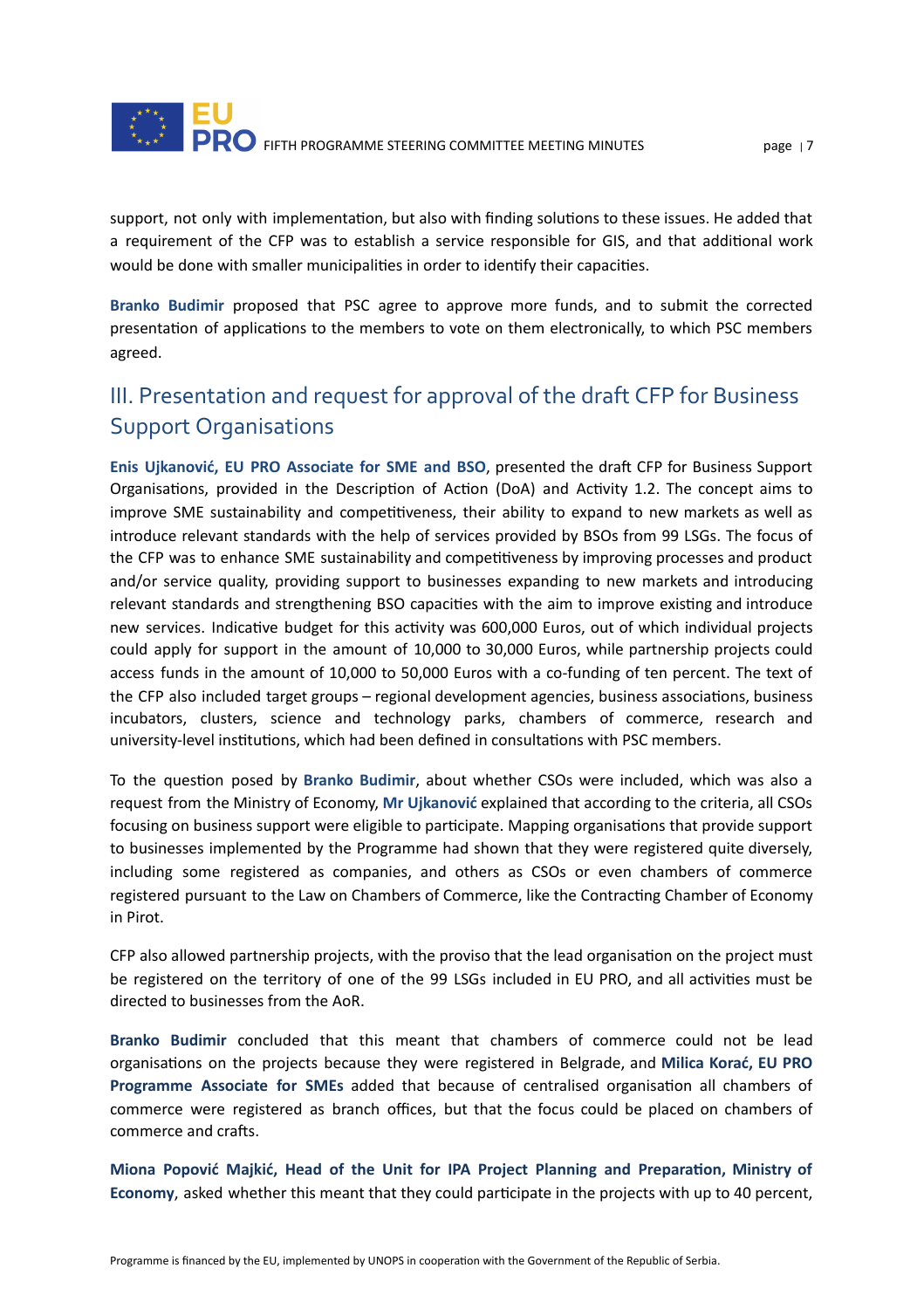

and Mr Ujkanović confirmed, reiterating that there was a part reserved for partnership projects, with maximum budgets of 50,000 Euros.

**Olivera Kosć, EU PRO Programme Manager**, added that since chambers of commerce were included in the DoA, if they were to be included in the CFP, there was a solution that would give right to participation also to organisations that operated institutionally in the AoR, by using the wording used in cross-border cooperation programmes. Including chambers of commerce might, however, open the issues of participation of other organisations that would also apply. On the other hand, the participation with 40 percent was a strong entry point for the participation of chambers in partnership projects.

**Branko Budimir** stated that if a BSO could be registered outside the AoR, there was risk that the support would be used to fund existing capacities in these organisations rather than strategic activities in the AoR.

**Mr Ujkanović** explained that even though research had shown that organisations with higher capacities were registered in Belgrade, based on experiences from prior interventions, the lead organisation on the project must come from the AoR. Partnerships were envisaged to strengthen the capacities of the BSOs registered in the AoR, through the transfer of knowledge and experiences, and also contribute to sustainability and quality of services provided.

**Branko Budimir** remarked that a 40-percent share was high percentage and recalled that when the DoA had been developed the idea had not been for nearly one-half of the project to be for capacity building, and this would provide room for just that.

**Enis Ujkanović** further explained that the CFP focus was on four areas: 1) Strengthening SME sustainability and competitiveness through improved processes and quality of products and/or services, 2) Supporting SMEs to expand to new markets, 3) Supporting SMEs to implement relevant standards and 4) Strengthening BSO capacities with the aim to improve existing and introduce new services. The last CFP area was limited to 30 percent of the budget, because this could be only a part, to serve the first three areas, but not the primary focus of the projects.

**Branko Budimir** expressed his concern that in this way with 30 percent of the budget some room was made to turn projects into operational grants, that is, to use them for the sustainability of the organisation itself through grant management, staff contracts, which was not the idea. There was much room for cooperation with companies in the non-financial, soft compomenent of support, so this was the opportunity for them to get this support from someone qualified.

**Dušan Čukić, EU PRO Programme Technical Advisor**, added that this support had to be focused and planned. This is why partnership projects were proposed so that the organisations would be helped to see the projects through, that is, to provide them with project management support with up to 30 percent maximum.

**Branko Budimir** asked about PSC members' experiences related to approximate level of support necessary for grant management, to which Jasmina Ilić said that in the construction sector 18-25 percent went to project management, and **Mr. Čukić** said that the average was 23-27 percent.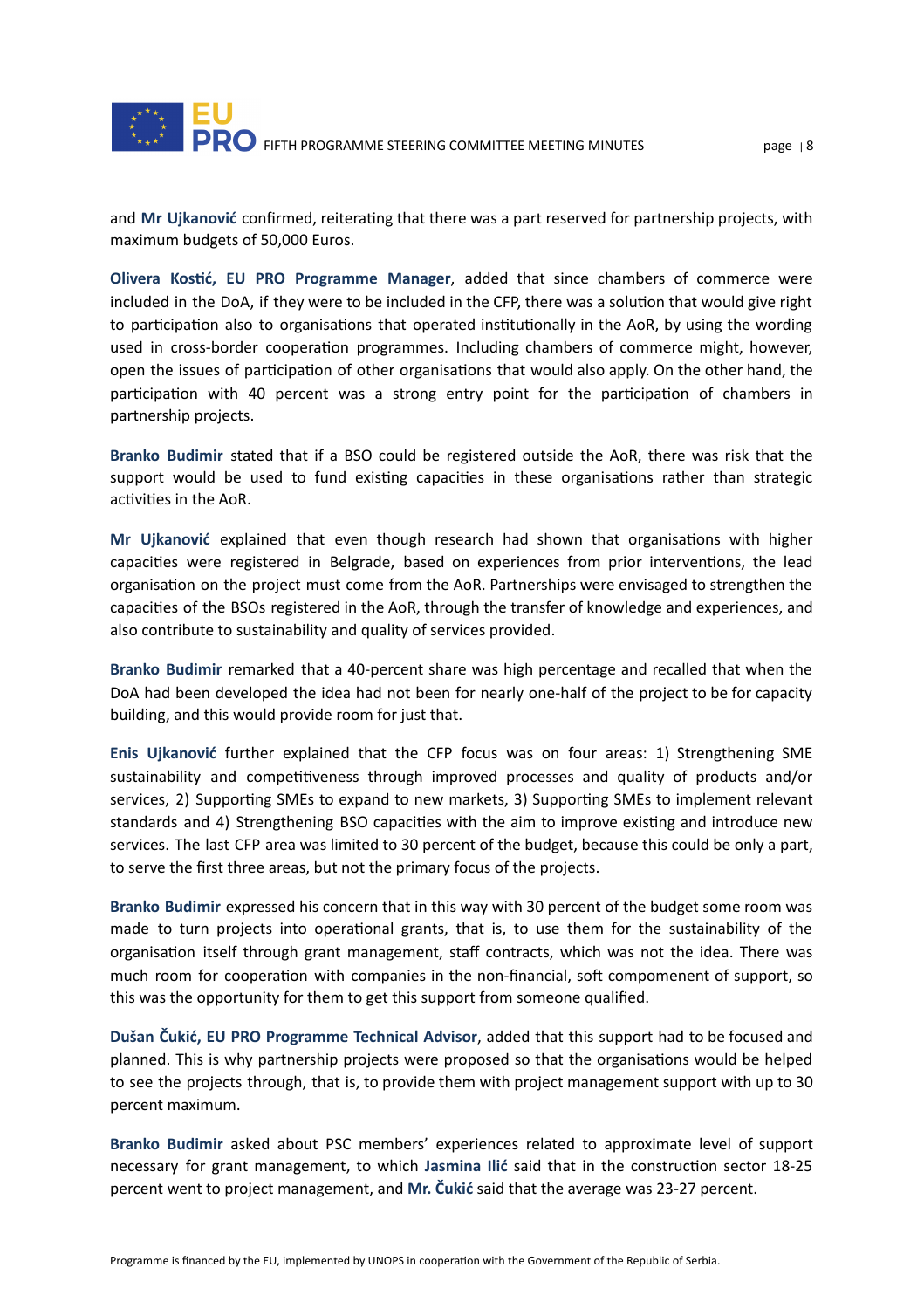

**Enis Ujkanović** said that the Programme had faced the same concerns, but there was a difference between what we would want to receive as projects and the realistic situation, and efforts would be made to make the best of it. The CFP also defined ineligible costs precisely to prevent the above-mentioned situations, and the criteria had been defined so as to result in good-quality projects in the sense of achievement of the aim  $-$  which is to improve the competitiveness of SMEs, rather than the survival of BSOs.

**Olivera Kostić** answered Mr Budimir's question about available funds in case of a higher number of projects, saying that there were two separate budget lines – for support to enterprises with 4.5 million Euros and for support to BSOs with 600,000 Euros. Considering that the first CFP for BSOs committed a part of the total funds, in case if good-quality projects for BSOs were received in a higher amount than available, there would be possibility for the PSC to consider budget reallocation.

**Enis Ujkanović** went on to present the CFP and said that co-funding of ten percent was mandatory for profit organisations and in-kind contribution of ten percent was mandatory for non-profit organisations, and that implementation was envisaged to last up to 15 months. The Programme would additionally use info sessions to communicate that these would not be operational grants, because BSOs could expect that, and that activities would be meant to contribute to the implementation of strategies, to be relevant to specific needs of the target group, as well as to contain good governance, gender equality and environmental elements. All these elements would weigh between zero and five points.

The second evaluation criterion, by order of importance, weighing 20 points, was financial and environmental sustainability, followed by 15 points for impact of activities on specific objectives, as well as expected results related to SMEs. The entire methodology focused on SMEs, rather than BSOs, while capacities and previous experience would weigh 15 points, because there were many organisations that existed only on paper and working ad hoc, on project-basis. The same number of 15 points was also awarded to cost-efficiency, that is, the ratio of operational costs and expected results.

The Programme proposed that the threshold be 60 points, and that depending on the number of received applications, their quality and envisaged results, PSC be consulted about a possible reserve list.

**Branko Budimir** shared his impression that much more emphasis was given to form rather than content of what we wanted to achieve, pointing out that results were of the greatest importance. He added that this could be reasonable for this CFP, because it was meant for organisations that had for a long time been project-funded and should be able to submit good-quality proposals. He also suggested to change the weighing of some criteria, e.g. that results should weigh more than relevance, to achieve the defined aim of support. The discussion about this CFP was important because much could be done through soft components, particularly for SMEs, giving the example of introducing standards for which the businesses usually did not have internal capacities.

**Marko Vujačić, UNOPS Head of Programme**, agreed to reduce the weight of points provided for project relevance and increase outcome and impact, while related to the number of points awarded for capacities, he said that they had been set based on the experiences of and in consultation with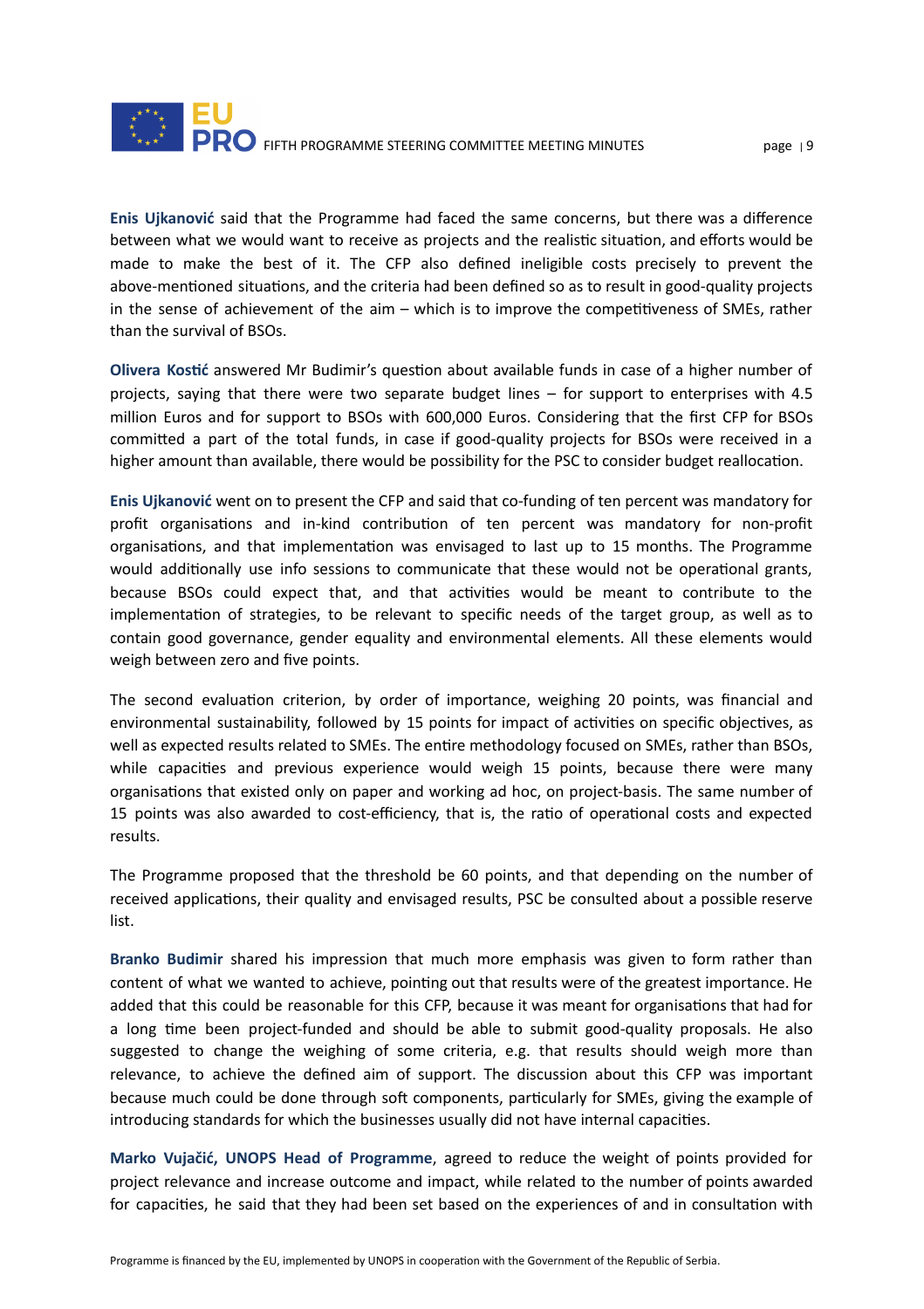

the Ministry of Economy, in order to avoid situations where project activities are implemented without adequate capacities and expertise.

**Miona Popović Majkić** said that the Ministry of Economy had parcipated in CFP development, and there were more details to be worked out, and asked for the vote on this CFP to be done subsequently electronically, agreeing with Mr Budimir that changes should be introduced in the evaluation and scoring. She said that eligible and ineligible costs were to be additionally elaborated, for example, the participation of businesses in fairs, as well as that it was needed to stress or emphasise by weight of points that support was for several businesses, at least five or ten, how to align this throughout the CFP as well as consider the 60-point threshold.

As reason for additional work on the CFP text, Ms Popović Majkić also mentioned the MoE's project on business incubators, which would be presented on 22 May. She added that in the week starting on Monday, 22 April, MoE would send information about this project to the Programme.

**Marko Vujačić**, summarising feedback, said that that the number of beneficiaries provided support, as proposed by the Ministry, would be introduced either through eligibility criteria or points and costs would be revised, while as suggested by Mr Budimir, evaluation and scoring would be revised, and the number of points assigned to results increased. Also, the participation of the Chamber of Commerce would be taken under consideration, e.g. with asterisk saying, "Unless it is a chamber with branch office on the territory of one of the 99 LSGs", as well as the share of support at 40 percent for partner organisations.

Branko Budimir also pointed out that two weeks after info sessions was a short time for applications, and **Olivera Kosć** agreed there was room and need to extend the call, and that the first or the second info session would be recorded and uploaded on the website, and thus be available to all interested BSOs.

**Branko Budimir** concluded that the PSC approved the funding of project proposals within the CFP for Fostering Social Cohesion in Multiethnic Municipalities, that PSC members would wait for the corrections for GIS CFP to vote on within five days, with no objection, while additional work would be done on the text of the BSOs CFP, which would then be approved electronically.

PSC also adopted the Quarterly Report, while they would vote on the potential continuation of the project of learning Serbian as non-mother tongue in Bujanovac and Preševo, in the amount of up to 75,000 Euros, with the Coordination Body contributing 6,000 Euros, electronically.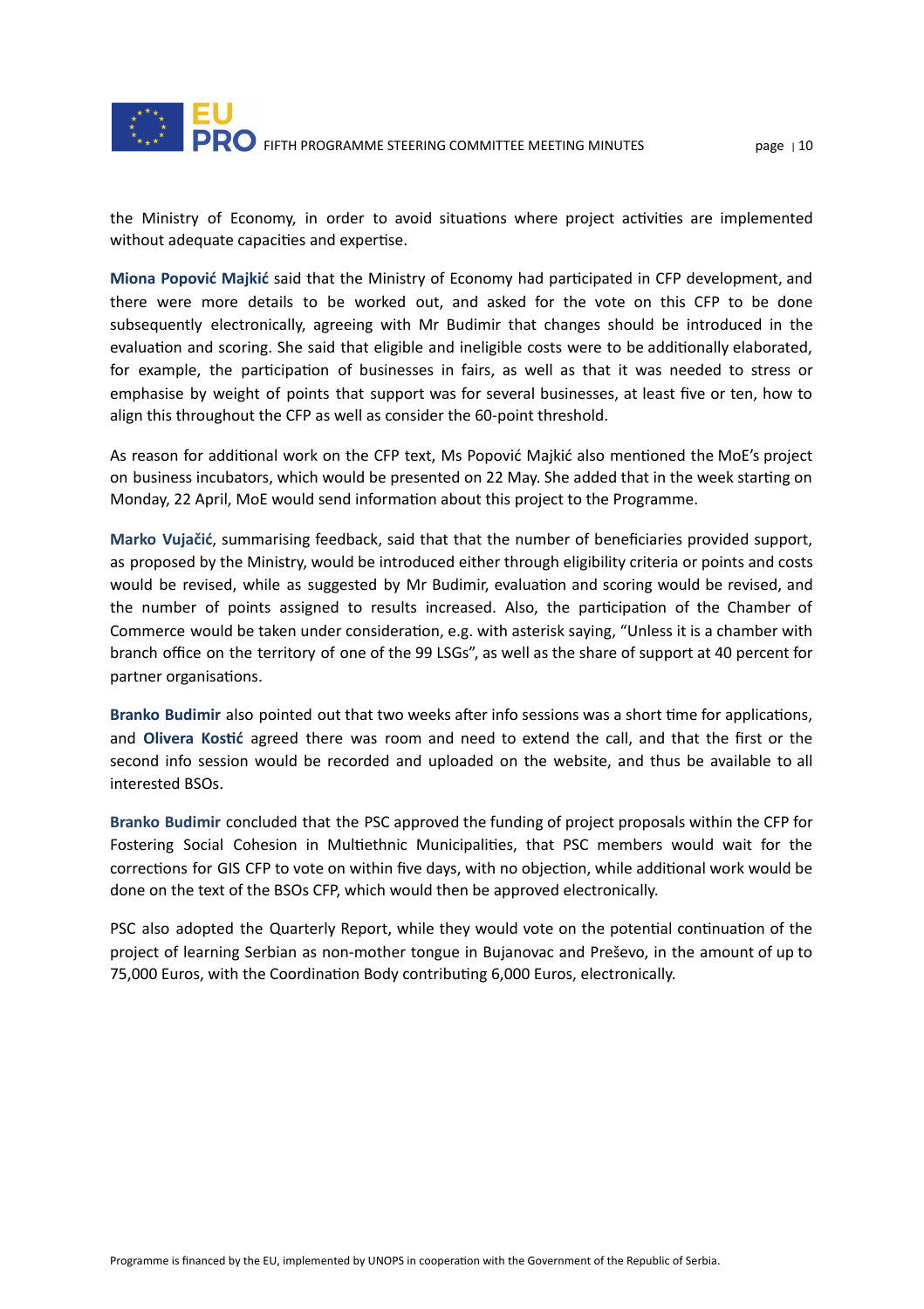### **IV. Voting**

#### **By vong, PSC members approved the following items:**

- EU PRO Quarterly Report for the period 1 January 31 March 2019
- D Results of the CFP for Fostering Social Cohesion in Multiethnic Municipalities

#### **And it was agreed that:**

- $\Box$  After PSC members receive the corrected summary of applications, they will vote electronically on projects recommended for funding under the CFP for Introduction and Development of Geographic Information Systems, as well as additional funds required
- $\Box$  Draft CFP for BSOs should be amended in line with the discussion and additional comments expected from the Ministry of Economy and sent to PSC members for review and electronic voting
- The proposal for the Serbian as a non-mother tongue project shall be further developed in accordance with the inputs from the PSC, after which it will be sent back for consideration and electronic voting

| <b>LIST OF PARTICIPANTS</b>                                      |                       |                                                              |  |  |
|------------------------------------------------------------------|-----------------------|--------------------------------------------------------------|--|--|
| <b>Organisation</b>                                              | <b>Name</b>           | <b>Title</b>                                                 |  |  |
| <b>PSC MEMBERS</b>                                               |                       |                                                              |  |  |
| Delegation of the European Union in<br>Serbia (DEU)              | Ana Stanković         | Project Manager                                              |  |  |
| Ministry of European Integration (MEI)                           | <b>Branko Budimir</b> | <b>Assistant Minister</b>                                    |  |  |
| Ministry of European Integration                                 | Luka Pivljanin        | Senior Advisor                                               |  |  |
| Ministry of Construction, Transport and<br>Infrastructure (MCTI) | Zoran Lakićević       | <b>State Secretary</b>                                       |  |  |
| Ministry of Economy (MoE)                                        | Miona Popović Majkić  | Head of the Unit for IPA Project Planning<br>and Preparation |  |  |
| Public Investment Management Office<br>(PIMO)                    | Violeta Sretenović    | Donor Coordination Officer                                   |  |  |
| Standing Conference of Towns and<br><b>Municipalities</b>        | Ivan Milivojević      | <b>Deputy Secretary General</b>                              |  |  |
| Development Agency of Serbia                                     | Nataša Glavendekić    | Senior Advisor, Regional Development<br>Sector               |  |  |
| <b>PROGRAMME</b>                                                 |                       |                                                              |  |  |
| EU PRO                                                           | Olivera Kostić        | <b>EU PRO Project Manager</b>                                |  |  |
| EU PRO                                                           | Jasmina Ilić          | Infrastructure Sector Manager                                |  |  |
| EU PRO                                                           | Enis Ujkanović        | EU PRO Associate for SME and BSO                             |  |  |
| EU PRO                                                           | Biljana Kerić         | Programme Associate for Social Cohesion                      |  |  |
| EU PRO                                                           | Viktor Veljović       | Programme Associate for GIS and Urban<br>Planning            |  |  |
| EU PRO                                                           | Milica Korać          | Programme Associate for SME and BSO                          |  |  |
| EU PRO                                                           | Ivana Popović         | <b>Communications Manager</b>                                |  |  |

Programme is financed by the EU, implemented by UNOPS in cooperation with the Government of the Republic of Serbia.